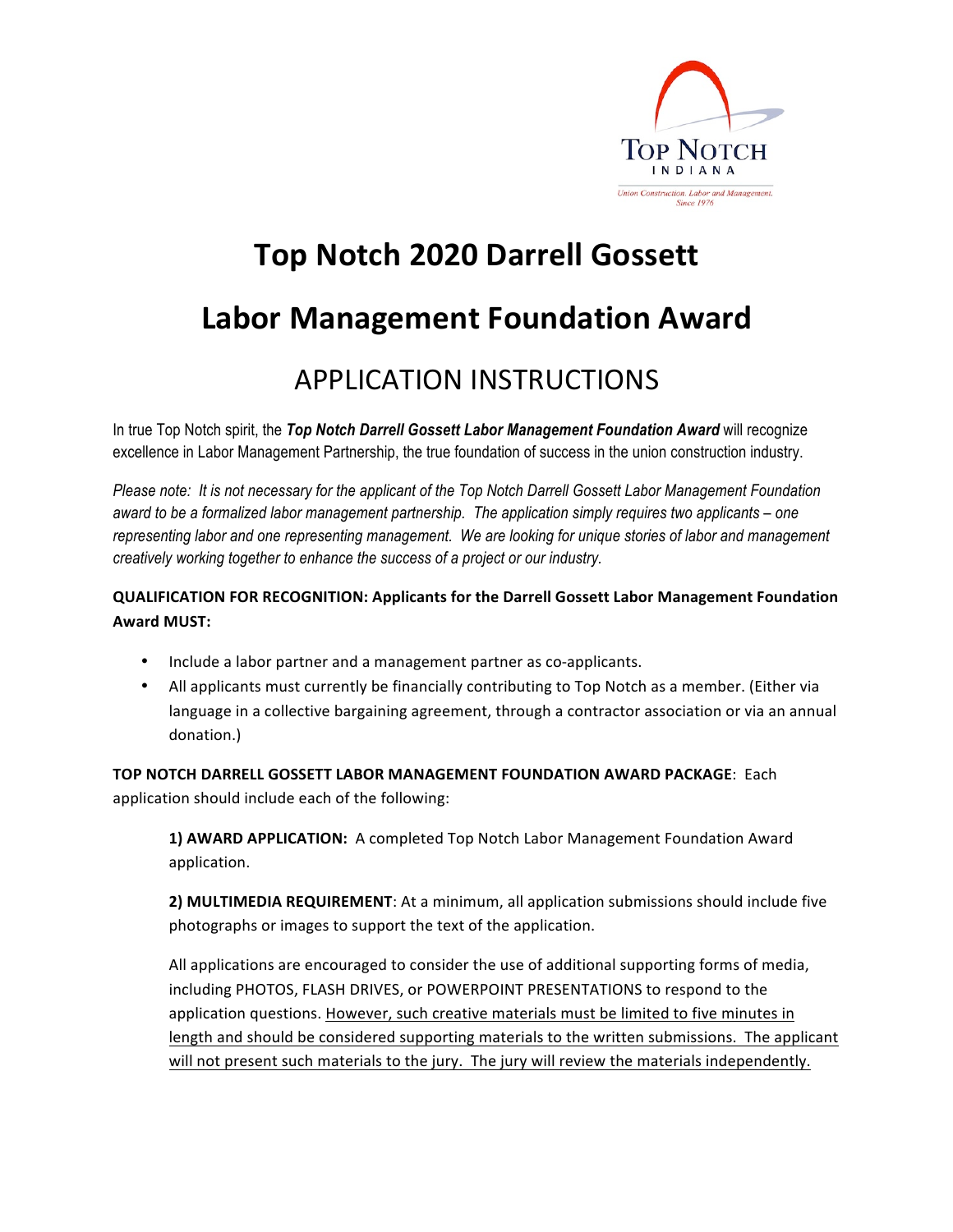

Inclusion of photographs and additional supporting forms of media as part of an application authorizes Top Notch to use the material at the annual awards presentation, as well as in advertisements promoting the awards program.

4) REFERENCES: Please provide a list of references, including five to fifteen individuals who participated in the labor management partnership. Please provide accurate email addresses for each reference.

Top Notch will forward a separate survey to each reference to be completed immediately following receipt of the reference list. Failure to include references, or incomplete contact *information for references, will result in the disqualification of the application submission. Please note, the judges pay particular attention to the response rate of the reference surveys.* Top Notch encourages applicants to follow up with the references to ensure they are *responding in a timely fashion.* 

#### **ADDITIONAL INSTRUCTIONS:**

- All Applications should be limited to activities that have taken place in the past 12 months.
- Applications do not need to remain anonymous. Applicants should feel free to utilize the name of their organization in the submission.
- Each applicant will receive a feedback form completed by the jury outlining what worked well on their application and what could be improved for future cycles.

#### **APPLICATION PROCESS:**

Please note ALL AWARD APPLICATIONS must be postmarked by MARCH 27, 2020. Applicants can download award applications for each category at the Top Notch website at www.topnotch.org. Applicants must submit all requested reference lists, including email addresses, by the MARCH  $27<sup>th</sup>$ deadline. 

All submitted applications may be typed, printed or hand written legibly and must be POSTMARKED by MARCH 27, 2020. For the purposes of maintaining legibility of all applications, please do not fax submissions to the Top Notch office. All applications should be mailed or hand delivered to Top Notch of Indiana, 1828 North Meridian, Suite 121, Indianapolis, IN 46202.

#### **AWARDS PROGRAM:**

The award recipients for each of the above awards will be recognized at the Top Notch Standards of Excellence Program to be held May 14, 2020. Prior notice of recognition will not be given to the award recipients prior to the Top Notch Standards of Excellence Program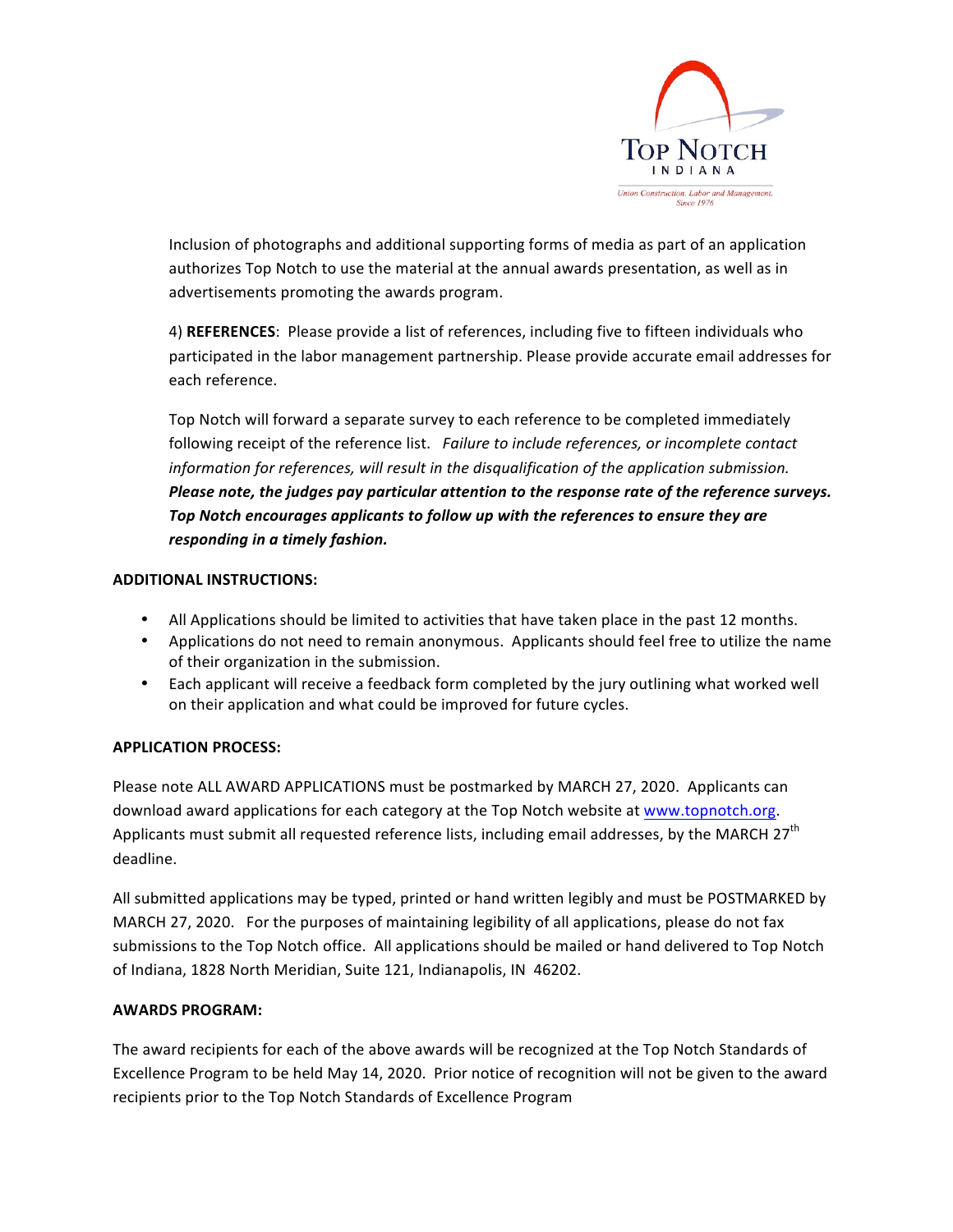

## **Top Notch 2020 Darrell Gossett Labor Management Award**

### **APPLICATION FORM**

Submitting Organization(s):

Applicant Contact Name:

Address:

City/State:

Phone:

Email:

How does your program contribute financially to Top Notch of Indiana?

 $\square$  We contribute as a result of language in our collective bargaining agreement.

 $\Box$  We belong to a Labor Management Partnership that contributes to Top Notch (also referred to as the Construction Industry Progress Council of Indiana or CIPC.) Partnership name:

□ Other: